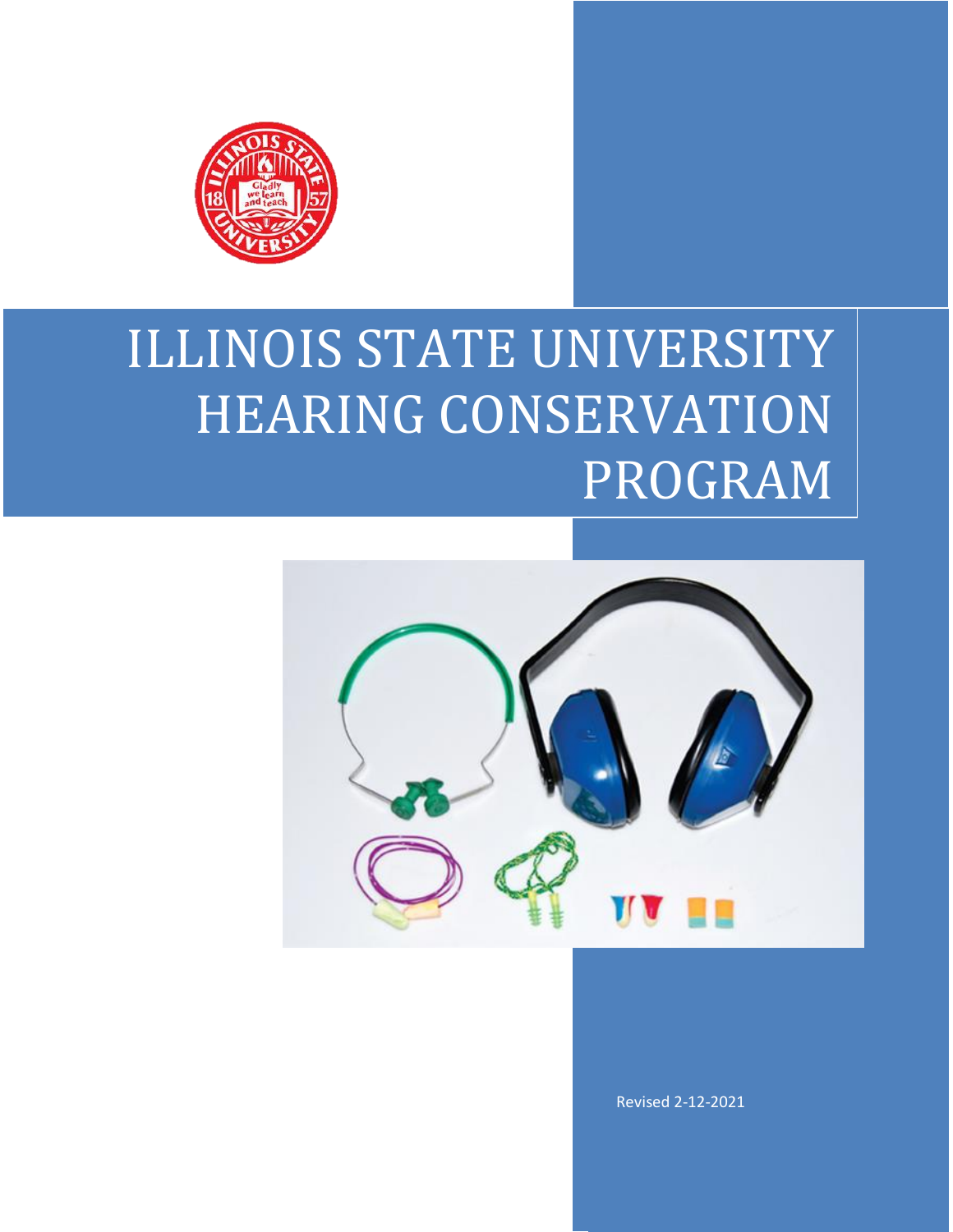## **Table of Contents**

| 1.               |
|------------------|
| $\overline{2}$ . |
| a.               |
| b.               |
| c.               |
| d.               |
| 3.               |
| 4.               |
| 5.               |
| a.               |
| b.               |
| 6.               |
| a.               |
| b.               |
| c.               |
| 7.               |
| a.               |
| 8.               |
| 9.               |
| a.               |
|                  |
|                  |
|                  |
|                  |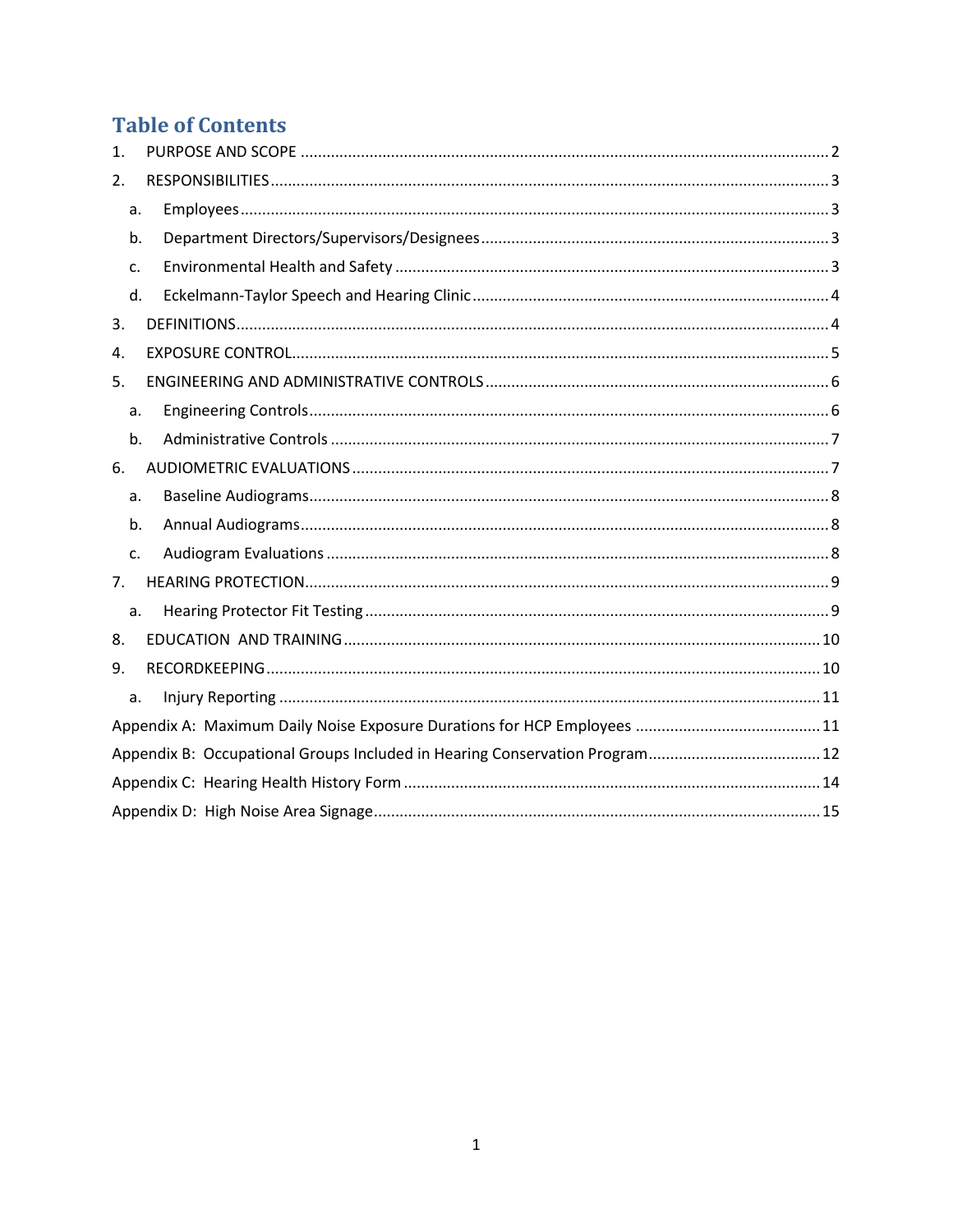### <span id="page-2-0"></span>**1. PURPOSE AND SCOPE**

In an effort to protect University employees from work-related, noise-induced hearing impairments, the Illinois State University Hearing Conservation Program (HCP) has been established to:

- Identify areas or operations on campus that produce noise levels at or above an eight hour time weighted average (TWA) at or above 85 decibels (dB);
- Administer engineering/administrative controls to reduce workplace noise levels;
- Provide protection against identified hazards, and;
- Provide audiometric evaluations to identify and prevent occupational hearing loss.

Environmental Health and Safety (EHS) will oversee the HCP. EHS will be responsible for conducting personal monitoring and area audiometric monitoring to identify areas and occupations to be included in the HCP. Protection against the effects of noise shall be provided when employees are subjected to sound levels at or above an eight hour TWA of 85 dB. Feasible engineering and administrative controls shall be utilized. If such controls fail to reduce sound levels or are impractical, personal protective equipment shall be provided and used to attenuate noise to acceptable levels.

Occupational groups identified in [Appendix B](#page-12-0) are included in the HCP. Personal monitoring, work space monitoring, or task-specific monitoring has confirmed that their noise exposures have the potential to be at or above an eight hour TWA of 85 dB during the course of their normal work duties. Those occupations included in the HCP will obtain annual audiometric evaluations and training as required by the Occupational Safety and Health Adminstration Occupational Noise Exposure standard [29 CFR 1910.95.](http://www.osha.gov/pls/oshaweb/owadisp.show_document?p_table=standards&p_id=9735)

The dual purpose of audiometric evaluations is to identify noise-induced hearing loss as well as evaluate the effectiveness of existing attenuation practices. Training and education will be provided at the Eckelmann-Taylor Speech and Hearing Clinic, however, departments included in the HCP are ultimately responsible for ensuring that employee education and training is provided and understood. Employee training shall include:

- Effects of noise on hearing, as well as the purpose of hearing protection;
- Advantages, disadvantages, and attenuation of various types of hearing protection devices;
- Instructions on selection, fitting, use, and care of hearing protection devices, and;
- Purpose of audiometric tests and an explanation of test procedures.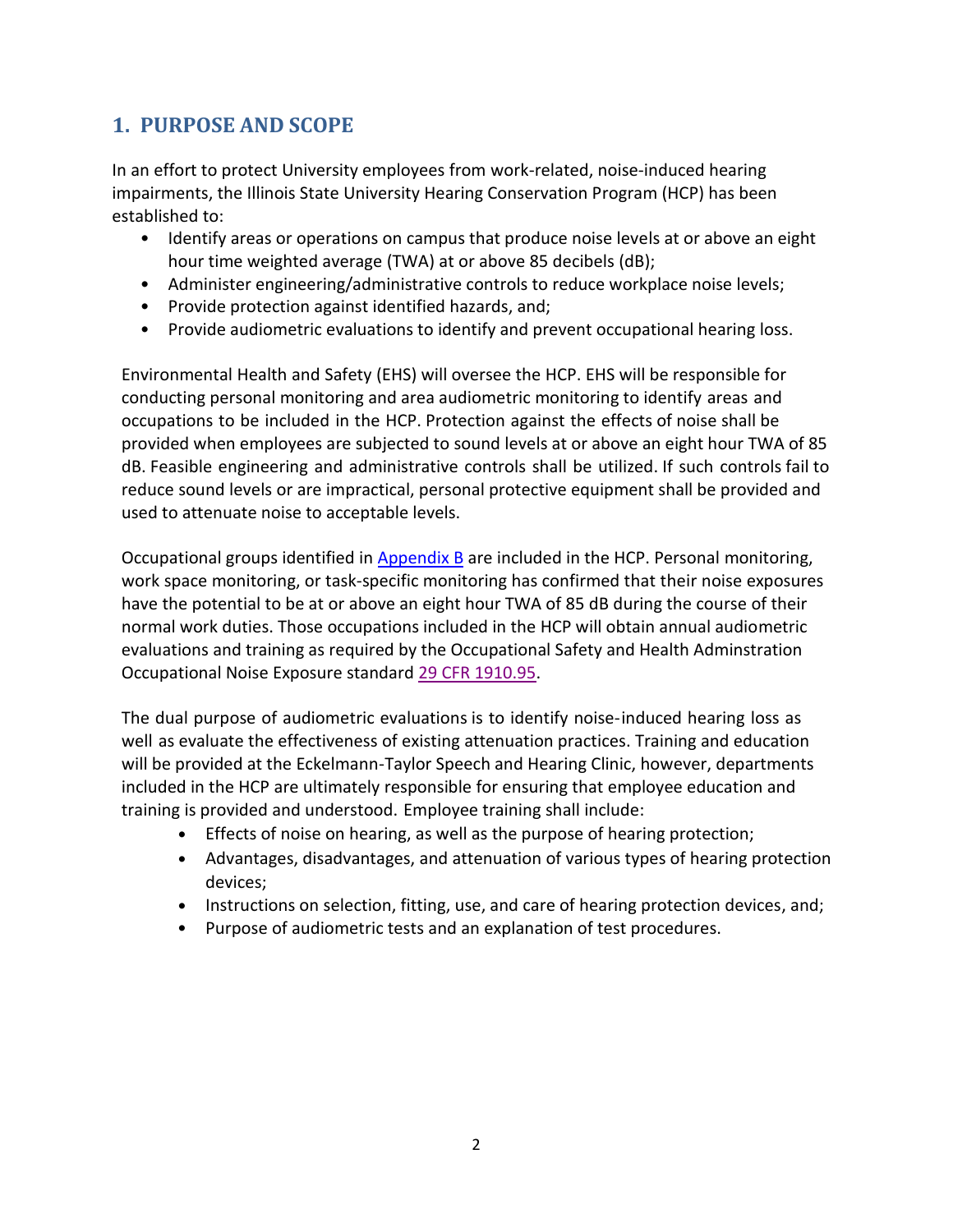#### <span id="page-3-1"></span><span id="page-3-0"></span>**2. RESPONSIBILITIES**

#### **a. Employees**

- Assist EHS staff performing exposure monitoring by sharing knowledge involving equipment, processes, and other relevant information as it pertains to noise exposure;
- Report for audiometric testing as scheduled and complete annual training;
- Notify supervisors of any changes in his/her work environment and activities that he/she believes may produce high noise levels;
- Assist the audiologist by disclosing relevant details of noise exposure history, as well as current ear conditions (ringing in the ear, etc.) or histories of ear disease [\(Appendix C\)](#page-14-0);
- Utilize hearing protection in high noise areas, and;
- Adhere to all requirements included in the Hearing Conservation Program and corresponding training.

#### <span id="page-3-2"></span>**b. Department Directors/Supervisors/Designees**

- Evaluate the impact modifying equipment and processes will have on overall noise levels;
- Provide break and lunch areas which reduce workplace noise to levels as low as reasonably achievable;
- As required, provide employees time during their normal work shift to undergo audiometric evaluations;
- Inform employee's of the need to avoid high levels of both occupational and nonoccupational noise exposure during the 14 hour period immediately preceding the audiometric evaluation;
- Provide employees a selection of hearing protectors and ensure they are worn when required;
- Promote the use of hearing protection, and;
- Schedule annual audiograms/training for employees in the Hearing Conservation Program.

#### <span id="page-3-3"></span>**c. Environmental Health and Safety**

- Post signs to identify high noise areas at or above a TWA of 85 dBA;
- Advise on noise reduction through engineering or administrative controls;
- Recommend appropriate hearing protection devices;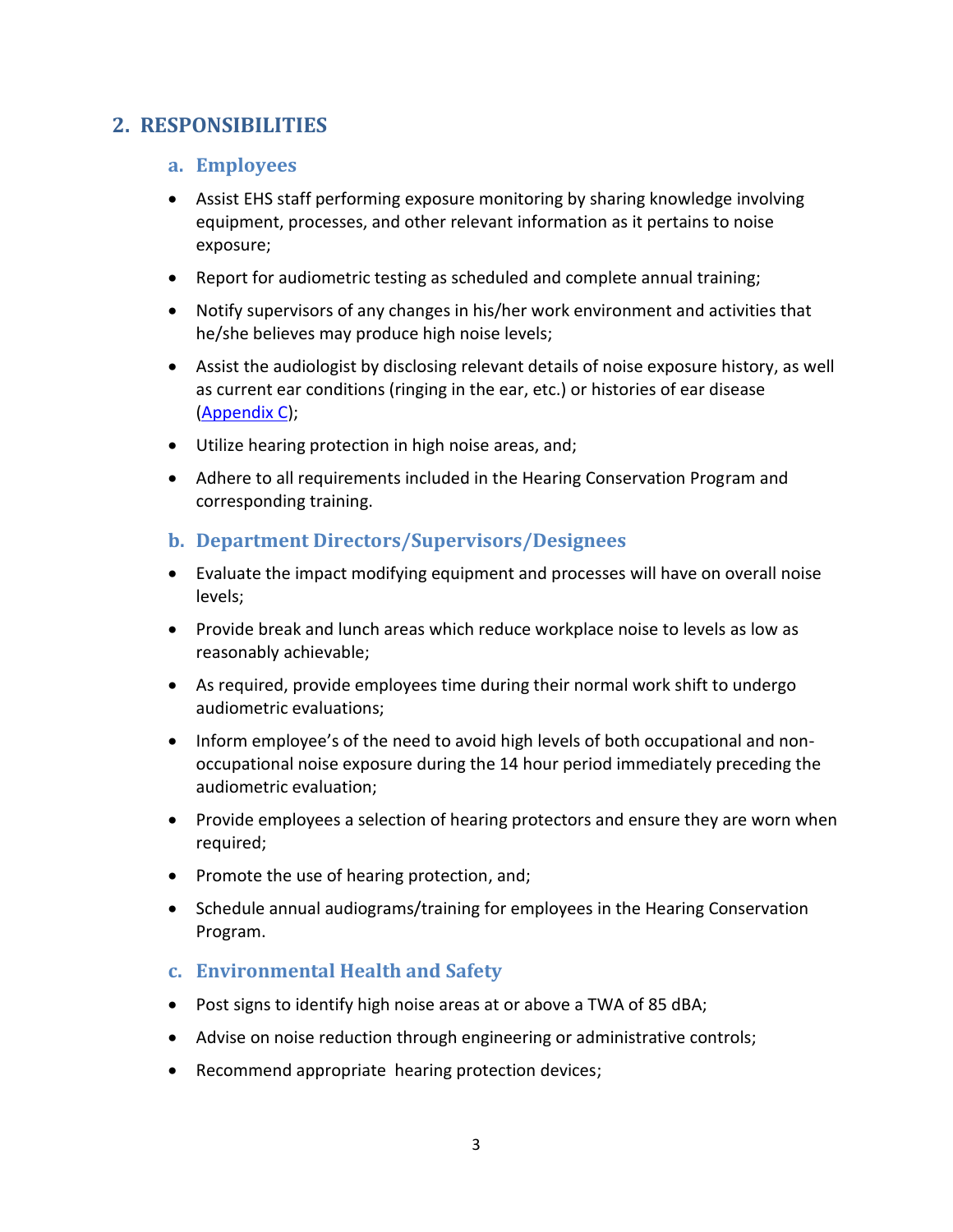- Inform supervisors of employees who have experienced a STS and actions the supervisors are to take as a result of the STS;
- Conduct area and personal noise sampling in order to analyze environmental noise levels and potential worker exposure levels;
- Retain noise exposure measurement records for 2 years;
- Maintain audiologist notification records for the duration of the affected employee's employment, and;
- Audit the Hearing Conservation Program annually to ensure compliance with [29 CFR](http://www.osha.gov/pls/oshaweb/owadisp.show_document?p_table=standards&p_id=9735)  [1910.95.](http://www.osha.gov/pls/oshaweb/owadisp.show_document?p_table=standards&p_id=9735)
- <span id="page-4-0"></span>**d. Eckelmann-Taylor Speech and Hearing Clinic**
- Arrange audiology appointments with appropriate supervisors or administrative personnel;
- Administer baseline, annual, and follow-up audiograms for employees, as well as review hearing health histories;
- Ensure HCP employees are provided annual HCP training;
- Provide 3M E-A-Rfit Validation System hearing protector fit testing, if requested;
- Compare current and past audiograms to determine presence of standard threshold shifts;
- Conduct all requested follow-up testing and full diagnostic evaluations;
- Send audiologist notification form to EHS and EMPLOYEE within 14 days of determination for all audiogram evaluations, and;
- Retain audiometric evaluation records for the duration of the affected employee's employment.

#### <span id="page-4-1"></span>**3. DEFINITIONS**

*Affected Employee:* Individual that is included in the Hearing Conservation Program.

*Audiogram***:** Graph of hearing threshold level as a function of frequency.

*Decibel, A-weighted (dBA***):** Unit representing the sound level measured with the Aweighting network on a sound level meter.

*Hearing Threshold Level (HTL)***:** For a specified signal, amount in decibels by which the hearing threshold for a listener, for one or both ears, exceeds a specified reference equivalent threshold level.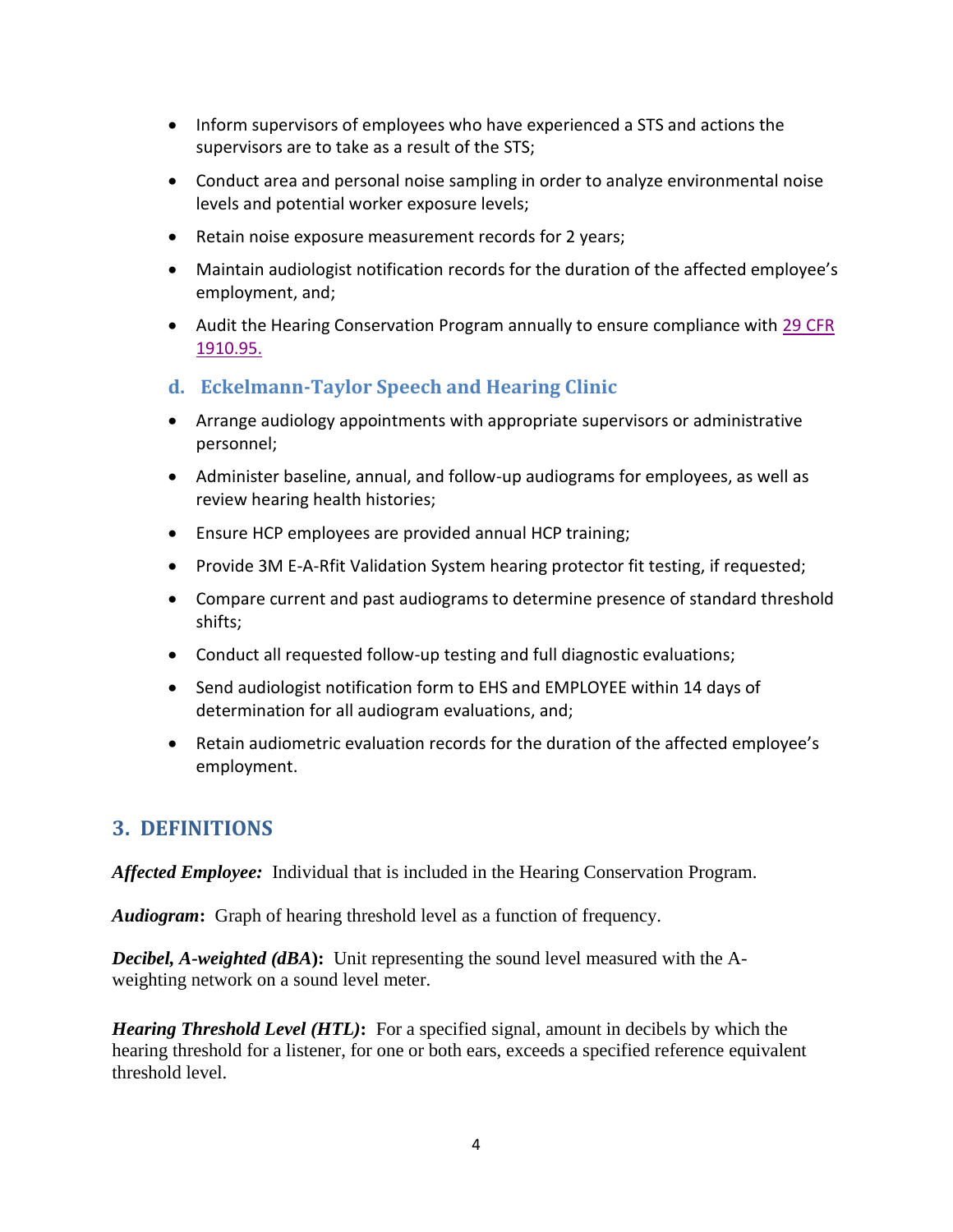*High Noise Area:* Any area in which an employee can be exposed to 85 dBA or more during a normal 8 hour work shift.

*Impact/Impulse Noise:* **A transient sound of duration less then one second which may be repeated after a delay of more than one second.** .

*Intermittent Noise***:** Noise levels that are interrupted by intervals of relatively low sound levels.

*Noise*: (1) Undesired sound. By extension, noise is any unwarranted disturbance within a useful frequency band, such as undesired electric waves in a transmission channel or device. (2) Eratic, intermittent, or statistically random oscillation.

*Noise Reduction Rating (NRR)***:** The NRR, which indicates a hearing protector's noise reduction capability based upon laboratory estimates, is a single-number rating that is required by law to be shown on the label of each hearing protector sold in the United States.

*Standard Threshold Shift (STS):* A hearing level change, relative to the baseline audiogram, of an average of 10 dB or more at 2000, 3000, and 4000 Hz in either ear.

*Similar Exposure Group (SEG):* Group of workers having the same general exposure profile due to the similarity of performed tasks, materials and processes in which they work, and similar work environments.

**Temporary Threshold Shift:** Temporary increase in the threshold of audibility for an ear caused by exposure to high-intensity acoustic stimuli. Such a shift may be cause by other means such as use of aspirin or other drugs.

*Time-Weighted Average (TWA)***:** The averaging of different exposure levels during an exposure period typically over 8 hours.

#### <span id="page-5-0"></span>**4. EXPOSURE CONTROL**

The identification of noise hazards will be coordinated between affected departments and EHS. Noise monitoring and work space evaluations will be conducted:

- Where it is believed noise exposures have the potential to be at or above 85 dB;
- When employees express a concern about the level of noise in their work area;
- When employees notify EHS of potential noise-induced hearing loss, and/or;
- When an audiogram indicates a standard threshold shift (STS) of 10dB or more.

Re-evaluations of noise exposure will be conducted when changes or additions to equipment, space or operations significantly alter noise exposure that could cause employee exposure at or above 85dBA or render hearing protection inadequate.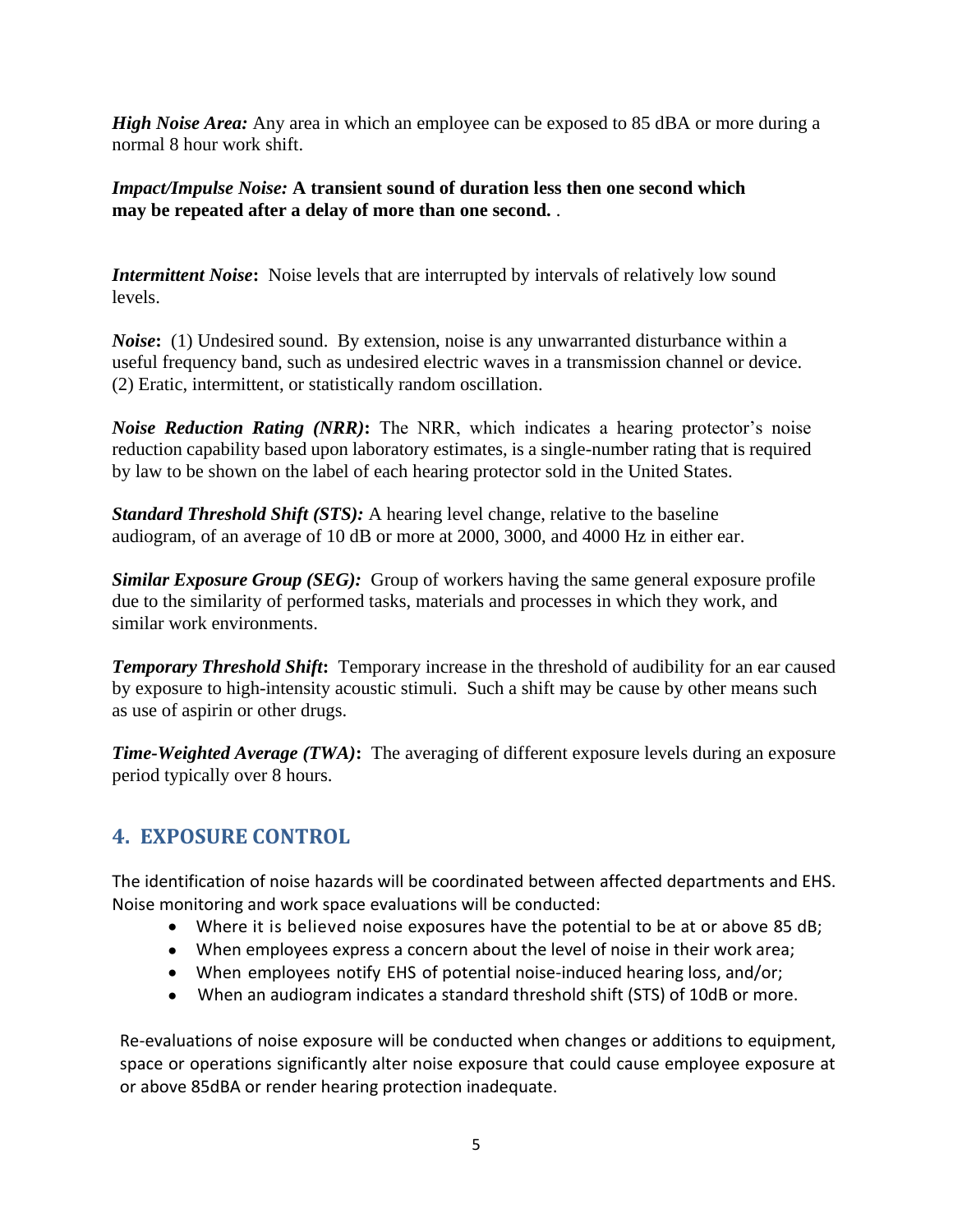Noise hazard evaluations will be based on the results from area noise monitoring, personal dosimeter monitoring, and task-specific monitoring. Area surveys will measure environmental noise levels to identify areas where employee exposures are at or above 85 dB. In situations that involve high worker mobility during a workday, significant variations in sound level, or a significant source of impulse noise that makes area monitoring ineffective, individual sampling using personal dosimeters and task-specific sampling using sound level meters may be warranted. All continuous, intermittent, and impulse sound levels from 80 dB to 130 dB will be integrated into noise measurements. All instruments used to measure employee noise exposure shall be calibrated prior to sampling to ensure measurement accuracy.

Affected employees shall be notified whenever dosimeter monitoring results meet or exceed 85 dBA as an 8-hour TWA. All monitoring shall be performed to meet the standards set by [29](http://www.osha.gov/pls/oshaweb/owadisp.show_document?p_table=standards&p_id=9735)  [CFR 1910.95\(d\)](http://www.osha.gov/pls/oshaweb/owadisp.show_document?p_table=standards&p_id=9735) and compared to known time exposure standards listed in [Appendix A.](#page-11-1)

Employees shall be provided the opportunity to observe monitoring and to have the results of that monitoring explained to them. Requests for noise monitoring or observation of noise monitoring should be directed to EHS. If an employee does not wish to observe monitoring, he/she can choose a representative as a substitute in the observation of noise exposure monitoring. Employees will have access to all monitoring results.

#### <span id="page-6-0"></span>**5. ENGINEERING AND ADMINISTRATIVE CONTROLS**

No individual may be exposed to a continuous noise level above 115 dB at any time. When employees are exposed to sound levels at or above an 8-hour TWA of 85dB, or if an impact or impulse noise exceeds 140 dB peak sound pressure level [\[\(1910.95\(b\)\(2\) Table G-16\],](http://www.osha.gov/pls/oshaweb/owadisp.show_document?p_table=standards&p_id=9735) administrative or engineering controls shall be utilized. The use of engineering/administrative controls will reduce noise exposure to the point where the hazard to hearing is eliminated or at least more manageable. Noise levels will be considered continuous if maximum noise levels occur at intervals of one second or less.

#### <span id="page-6-1"></span>**a. Engineering Controls**

Engineering controls involve modifying or replacing equipment, or making related physical changes at the noise source or along the transmission path to reduce noise levels at the workers ear. Engineering controls shall be used, whenever possible, to reduce noise exposure by:

- Reducing noise at the source;
- Interrupting the noise path;
- Reducing reverberation, or;
- Reducing structure-borne vibration.

The design of engineered noise controls shall be such as to not interfere with work posture (bending, standing, sitting etc.) or environmental conditions (light, temperature,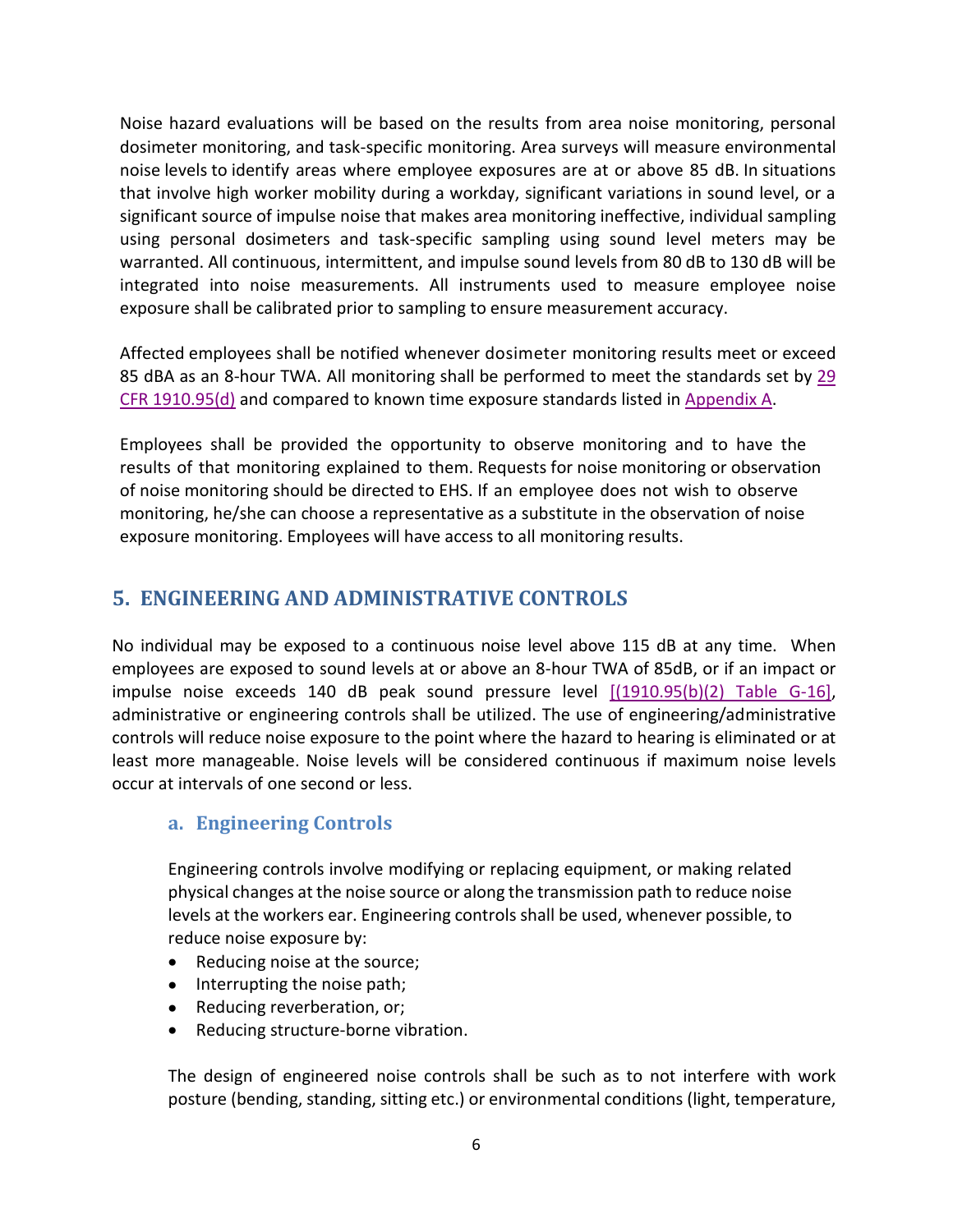etc.). Examples of engineering controls include low noise tools and machinery, maintained and lubricated equipment, noise barriers between noise source and employee, and the enclosure or isolation of the noise source.

#### <span id="page-7-0"></span>**b. Administrative Controls**

Administrative controls are changes in the workplace that reduce or eliminate worker exposure to noise. Examples of administrative controls include limiting the amount of time an individual spends near a noise source, operating noisy equipment when fewer people are exposed, and distancing the worker from the noise source.

Illinois State University has identified multiple groups, including craft trades and that are (by the nature of their work) considered to be susceptible to noise levels equal to or above a time-weighted average of 85dBA. (These groups have been included, carte blanch, into the Hearing Conservation Program and are listed in [Appendix B\)](#page-12-0). Consequently, all employees in these groups are required to receive annual audiograms and training.

Further, any employee who is exposed to a TWA of 85 dBA or more is required to wear hearing protection. Applicable signage depicted i[n Appendix D](#page-14-1) will be appropriately posted in areas that entail noise levels on campus that are equal to or exceed a TWA of 85 dBA. Employees who are not participating in the Hearing Conservation Program may only work in these areas for the time limit noted on the sign. If additional work is required, it can be accomplished by a different employee or on a different day.

#### <span id="page-7-1"></span>**6. AUDIOMETRIC EVALUATIONS**

The University shall provide audiometric testing, at no cost to the employee, whose noise exposure is equal to or exceeds 85 dBA as an 8-hour TWA. Audiometric tests will be administered by Eckelmann-Taylor Speech and Hearing Clinic. The audiologist will be responsible for all technicians who perform audiometric tests. Audiometric measuring instruments used for audiometric evaluations shall meet the requirements of [29 CFR 1910.95](http://www.osha.gov/pls/oshaweb/owadisp.show_document?p_table=STANDARDS&p_id=9740)  [Appendix E.](http://www.osha.gov/pls/oshaweb/owadisp.show_document?p_table=STANDARDS&p_id=9740)

Audiometric evaluations will be performed for:

• All employees in groups who are included in the Hearing Conservation Program [\(Reference Appendix B\)](#page-12-0).

Audiograms shall be provided to employees noted above:

- Prior to initial assignment in high noise areas;
- Annually, and;
- Upon termination of employment.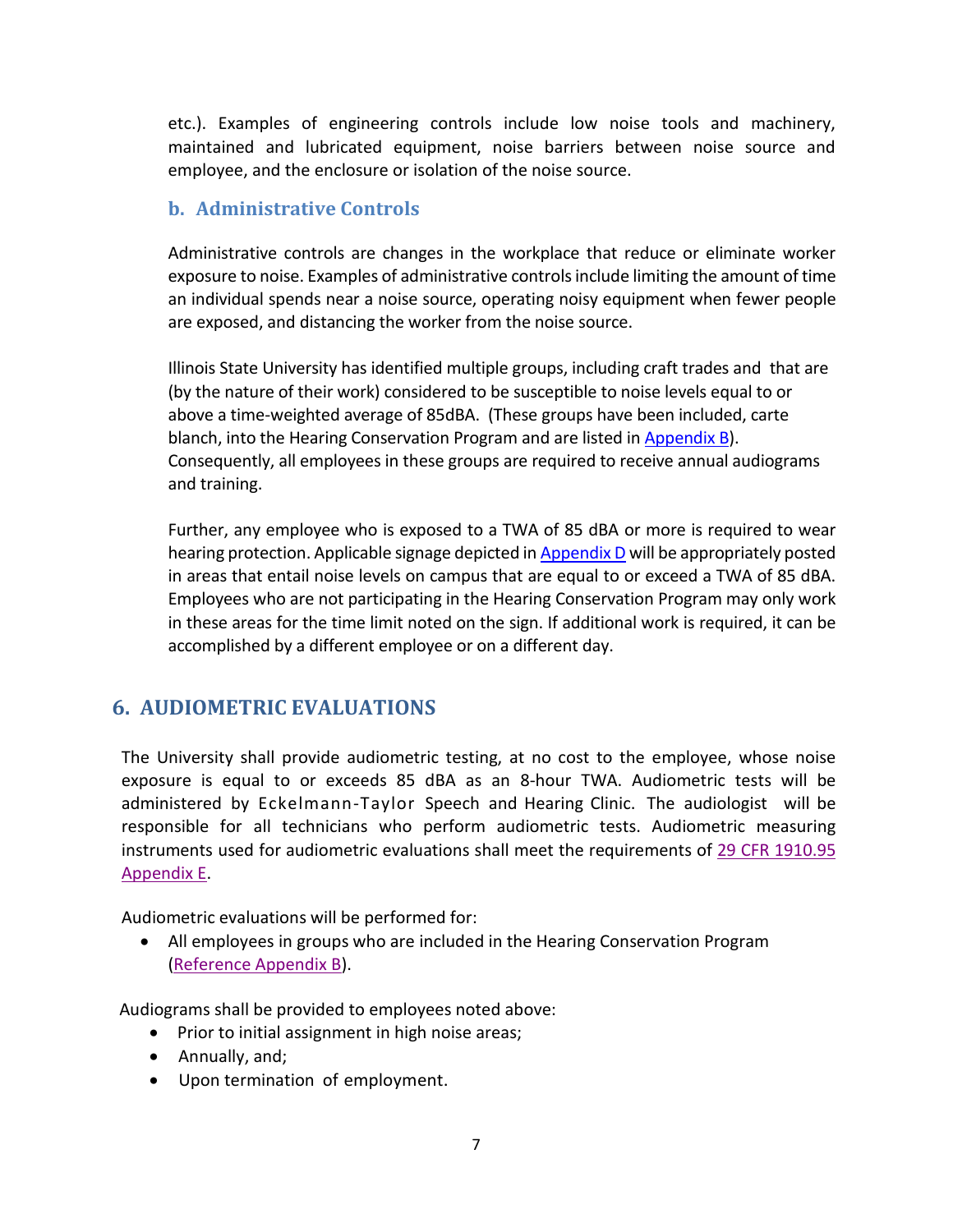#### <span id="page-8-0"></span>**a. Baseline Audiograms**

Baseline audiograms shall be obtained within six months for new hires in occupational groups identified in [Appendix B](#page-12-0) and prior to working in high noise areas. Baseline audiogram results shall be compared to future annual audiograms to identify hearing loss which may be work-related.

Employees being tested for baseline audiograms shall not to be exposed to high workplace noise for at least fourteen hours prior to the audiogram. Employees shall also be informed that they should avoid non-occupational high noise exposure fourteen hours prior to the audiogram. If the avoidance of high noise levels cannot be assured, then adequate hearing protection devices can be used to substitute for the fourteen hour noise exposure requirement.

#### <span id="page-8-1"></span>**b. Annual Audiograms**

Annual and follow-up audiograms will be performed after a valid baseline has been established for those who have been included in the HCP.

#### <span id="page-8-2"></span>**c. Audiogram Evaluations**

Baseline audiograms shall be compared to annual and follow-up audiograms to identify employees who may be experiencing noise-aggravated Standard Threshold Shifts (STS). Both the individual employee and EHS will be provided written results of the audiogram. If no STS is identified, the Speech and Hearing Clinic will send an audiologist's notification to the employee and EHS. EHS will keep the information on file in order to track affected employees' audiogram conformance. If a STS has been identified by the audiologist, the following protocol is to be followed:

- Speech and Hearing Clinic shall send an Audiologist's Notification form to the individual employee and EHS within 14 days of the determination;
- EHS shall contact the employee's supervisor and advise him that the employee's audiogram has indicated a STS and recommend a re-test within 30 days of the determination, and;
- If accepted by the individual employee, the supervisor shall ensure that the affected employee is rescheduled with the Speech and Hearing Clinic.

If the re-test confirms a STS, the following protocol is to be followed:

- Speech and Hearing Clinic shall send an Audiologist's Notification form to the individual and EHS within 14 working days of the determination;
- The employee will be requested to visit the Speech and Hearing Clinic for a full diagnostic evaluation to determine if the STS is possibly work-related;
- The employee's supervisor must complete an on-line [Accident Report](https://ehs.illinoisstate.edu/safety/accident/) if the STS is confirmed to be greater then 25 dB. (All STS's greater then 25 dB are also OSHA recordable)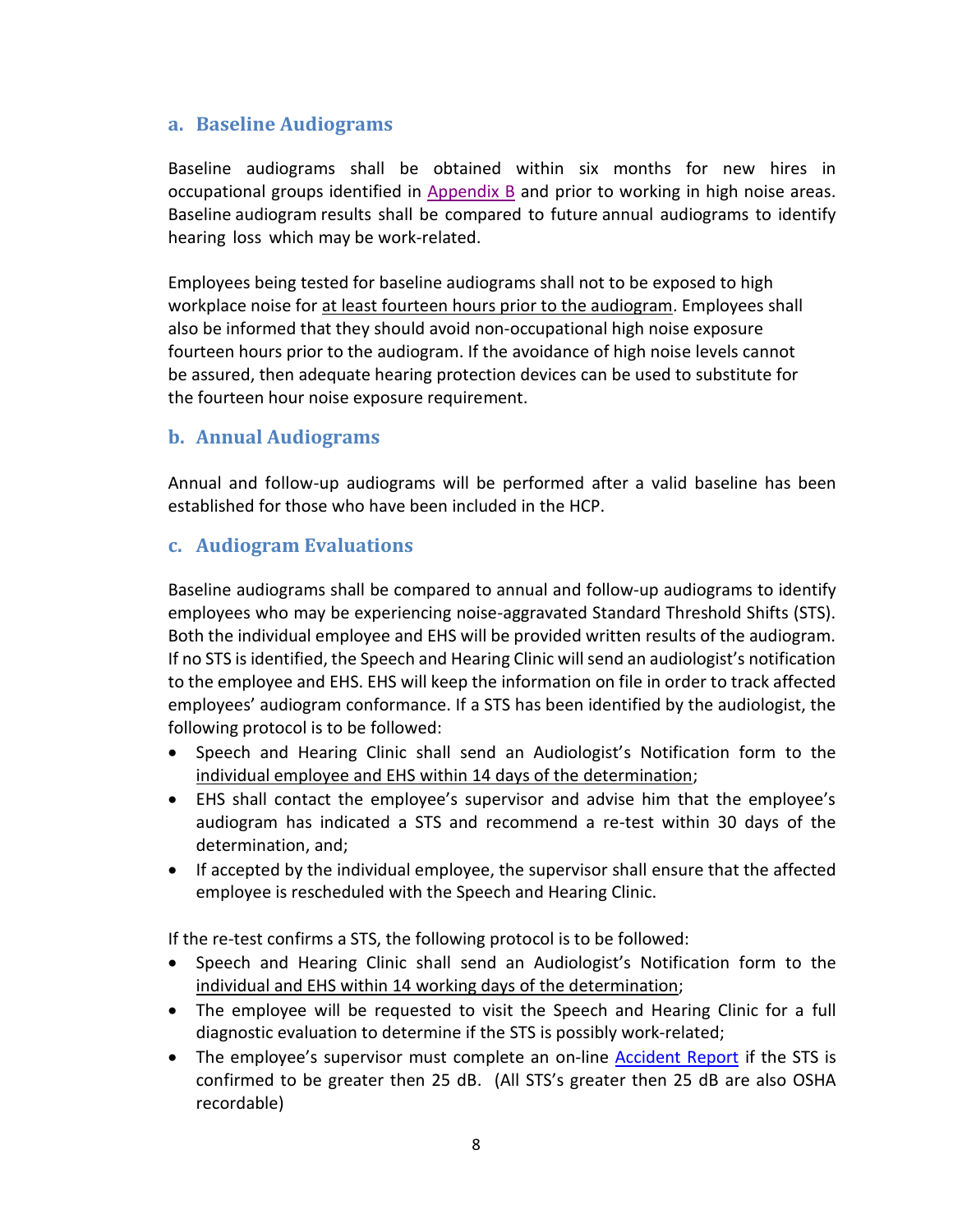- EHS will instruct the supervisor to perform an investigation of potential work-related causes for the STS and propose resolutions for each. The supervisor's investigation should include a review of employee compliance with posted High Noise Areas and designated activities requiring hearing protection. It should also pursue the possibility of new equipment or work practices that may be contributing to the employee's hearing loss, and;
- Within 10 days of a confirmed STS, EHS shall re-train the employee on the ISU Hearing Conservation Program and suggest methods of reducing noise exposure.

Audiograms that suggest a persistent STS or indicate that the annual audiogram threshold has improved over the baseline can be revised as a new baseline. Baseline revisions shall be under the discretion of the supervising audiologist.

#### <span id="page-9-0"></span>**7. HEARING PROTECTION**

University departments are responsible for providing hearing protection to employees required (or requesting) to wear it in posted areas or during activities where noise levels meet or exceed an 8-hour TWA of 85 dBA. Department supervisors will be responsible for ensuring that hearing protection is worn by employees when required. The use of hearing protection will be mandatory when:

- Noise exposure meets or exceeds an 8-hour TWA of 85 dBA or greater;
- An employee in the HCP group is without a baseline audiogram within the first six months of employment and is assigned to work in a high noise area or perform high noise tasks, or;
- An employee has experienced a STS.

Evaluations for the determination of hearing protection and its corresponding attenuation will be in accordance with [29 CFR 1910.95 Appendix B.](http://www.osha.gov/pls/oshaweb/owadisp.show_document?p_table=STANDARDS&p_id=9740) Hearing protectors must attenuate noise to at least 85 dB. If a STS has been identified, the hearing protectors used must be effective enough to attenuate sound levels to 80 dB.

#### <span id="page-9-1"></span>**a. Hearing Protector Fit Testing**

Employees have the opportunity to select hearing protectors that will provide them with the proper attenuation (below 8-hour TWA of 85 dBA). The University offers a selection of 3M ear plugs in which fit and attenuation can be evaluated with a 3M E-A-Rfit Validation System at Eckelmann-Taylor Speech and Hearing Clinic. Selection of hearing protection is based upon individual fit and manufacturer's quality testing indicating the likely protection that they will provide to the properly trained wearer. Hearing protector attenuation is evaluated using the manufacturer Noise Reduction Rating (NRR) and hearing attenuation validation system.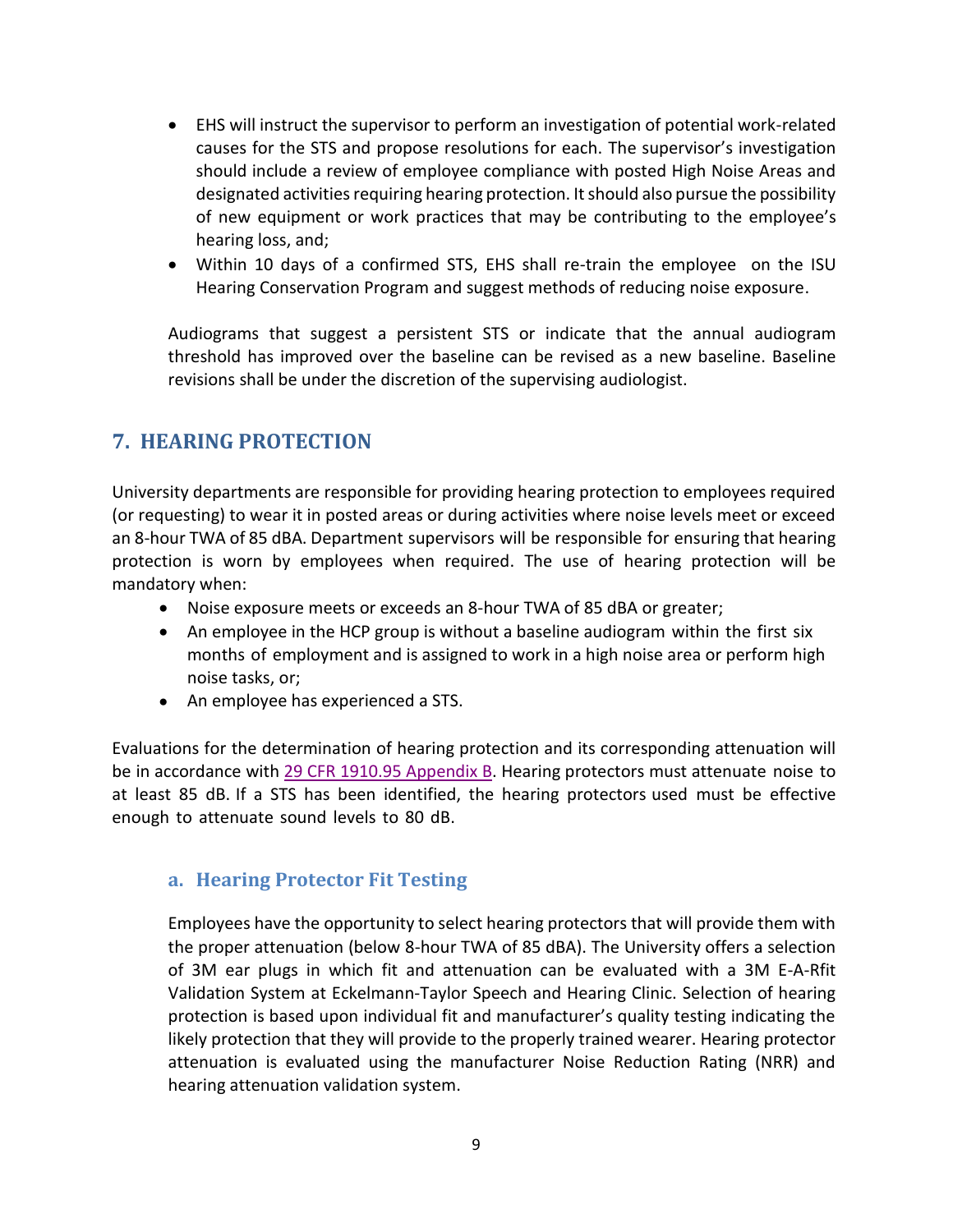When using NRRs to assess hearing protector adequacy, one of the following methods must be used:

- Dosimeter
	- o Convert A-weighted dose to TWA, subtract 7 dB from NRR, and subtract remainder from A-weighted TWA to obtain estimated Aweighted TWA under the ear protector.
- Sound Level Meter
	- $\circ$  Obtain employee's A-weighted TWA, subtract 7 dB from NRR, and subtract remainder from A-weighted TWA to obtain estimated Aweighted TWA under the ear protector.
- Area Monitoring Procedures with Sound Level Meter
	- $\circ$  Obtain representative sound level for area in question, subtract 7 db from NRR, and subtract remainder from A-weighted sound level for that area.

## <span id="page-10-0"></span>**8. EDUCATION AND TRAINING**

Employees will participate in annual training and education as related to the HCP. Eckelmann-Taylor will provide annual education and training for HCP employees during annual audiogram appointments. Any modifications in work processes or in equipment that could increase the risk of high noise exposure should be communicated to affected employees. Training will include:

- The effects of noise on hearing;
- The purpose, advantages, disadvantages, and attenuation of various types of hearing protectors;
- Instructions on the use, fitting, and care of hearing protectors, and;
- An explanation of procedures in audiometric testing and the purpose of the testing as it relates to the identification of noise-induced hearing loss.

## <span id="page-10-1"></span>**9. RECORDKEEPING**

Noise exposure measurement records shall be retained for two years by EHS. These records will be provided, by request, to the Eckelmann-Taylor Speech and Hearing Clinic so an accurate noise exposure evaluation can be completed for each affected employee. Audiometric evaluation records shall be retained by the Speech and Hearing Clinic for the duration of the affected employee's employment. In the event that an employee finds employment outside of the University, his/her records will be made available to the successor employer. Furthermore, all records shall be made available upon request for former employees, current employees, or representatives appointed by employees within 2 working days.

The responsibilities associated with recordkeeping are as follows:

| Retention<br>Time<br>Location<br>kecord. |
|------------------------------------------|
|------------------------------------------|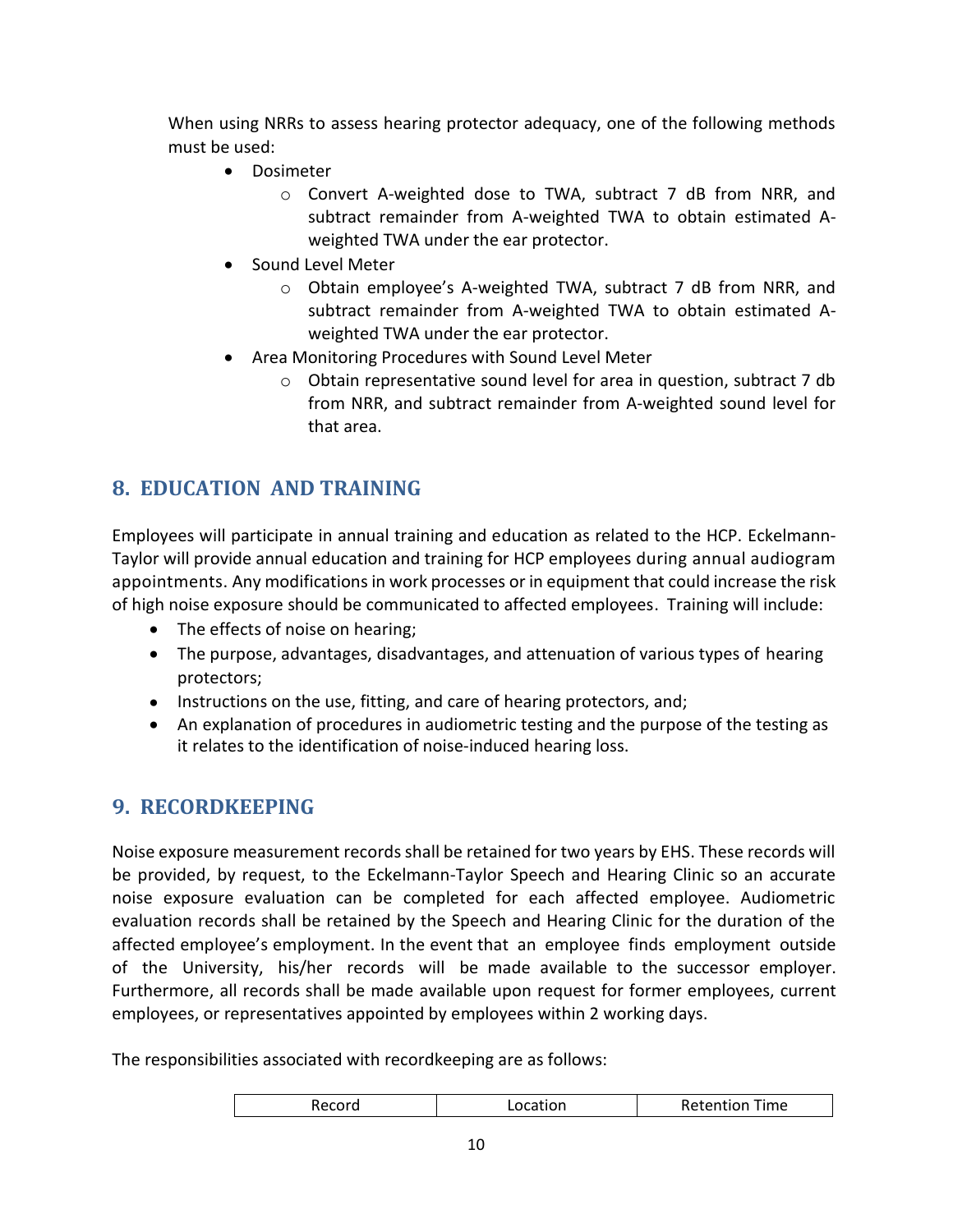| <b>Baseline and Serial</b>   | Speech and Hearing Clinic | Duration of employee's |
|------------------------------|---------------------------|------------------------|
| Audiograms                   |                           | employment             |
| Case History                 | Speech and Hearing Clinic | Duration of employee's |
|                              |                           | employment             |
| Audiologist's Notification   | Environmental Health and  | Duration of employee's |
|                              | Safety; Speech and        | employment             |
|                              | <b>Hearing Clinic</b>     |                        |
| <b>Hearing Conservation</b>  | Environmental Health and  | On-going               |
| Program                      | Safety                    |                        |
| Noise Surveys and            | Environmental Health and  | At least 2 years       |
| Employee/Task Noise          | Safety                    |                        |
| Monitoring                   |                           |                        |
| <b>Audiometric Test Room</b> | Speech and Hearing Clinic | Annually               |
| Sound Pressure Level         |                           |                        |
| Certifications               |                           |                        |

Audiometric evaluation records retained by Environmental Health and Safety will include:

- Name and job classification of employee;
- Date of the audiogram;
- Date the audiometer was last calibrated;
- The employee's most recent noise exposure assessment (case history), and;
- The examiner's name;
- Audiogram results, and;
- Audiologist's notification.

#### <span id="page-11-0"></span>**a. Injury Reporting**

According to [1904.10 "Recording criteria for cases involving hearing loss",](http://www.osha.gov/pls/oshaweb/owadisp.show_document?p_table=STANDARDS&p_id=9641) if an employee's hearing test reveals that the employee has experienced a work-related STS of hearing in one or both ear(s) AND the employee's total hearing level is 25 dB or more above audiometric zero (averaged at 2000, 3000, and 4000 Hz) in the same ear(s) as the STS, the case must be recorded on the OSHA 300 log. The employee's supervisor will be notified by EHS and he/she will enter the injury as an **Accident Report** on the on-line accident reporting system as an OSHA recordable injury. If an employee experiences a confirmed STS in one or both ears that is not OSHA recordable, EHS will notify the supervisor that a non-OSHA recordable injury report must be submitted.

#### <span id="page-11-1"></span>**Appendix A: Maximum Daily Noise Exposure Durations for HCP Employees**

A-weighted sound level, L (dB) Duration T, (hour)

Reference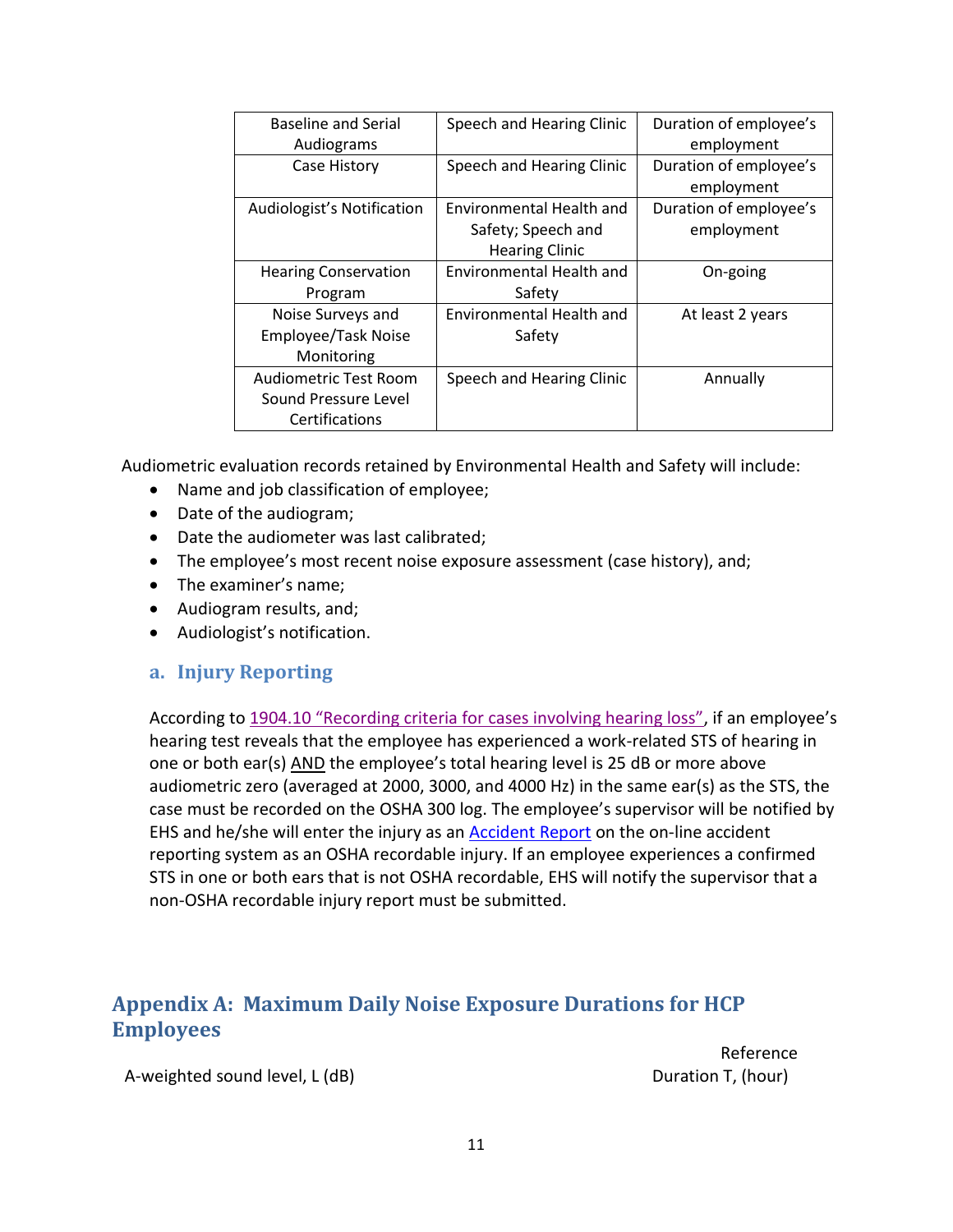| 80              | 16                      |
|-----------------|-------------------------|
| 81              | 13.9                    |
| 82              | 12.1                    |
| 83              | 10.5                    |
| $\overline{84}$ | 9.1                     |
| 85              | 8                       |
| $\overline{86}$ | 6.9                     |
| 87              | $\overline{6}$          |
| 88              | 5.2                     |
| 89              | 4.5                     |
| 90              | $\overline{\mathbf{4}}$ |
| $\overline{91}$ | $\overline{3}$          |
| 92              | $\overline{3}$          |
| 93              | $\overline{2.6}$        |
| 94              | 2.2                     |
| 95              | $\overline{2}$          |
| 96              | 1.7                     |
| 97              | 1.5                     |
| 98              | 1.3                     |
| 99              | 1.1                     |
| 100             | $\mathbf 1$             |
| 101             | 0.8                     |
| 102             | 0.75                    |
| 103             | 0.65                    |
| 104             | 0.57                    |
| 105             | 0.5                     |
| 110             | 0.25                    |
| 115             | 0.125                   |
| 120             | 0.063                   |
| 125             | 0.031                   |
| 130             | 0.015                   |

In the above table, the reference duration (T) is computed by:  $T=8/2^{(L-85)/5}$ , where L is the measured Aweighted sound level.

## <span id="page-12-0"></span>**Appendix B: Occupational Groups Included in Hearing Conservation Program**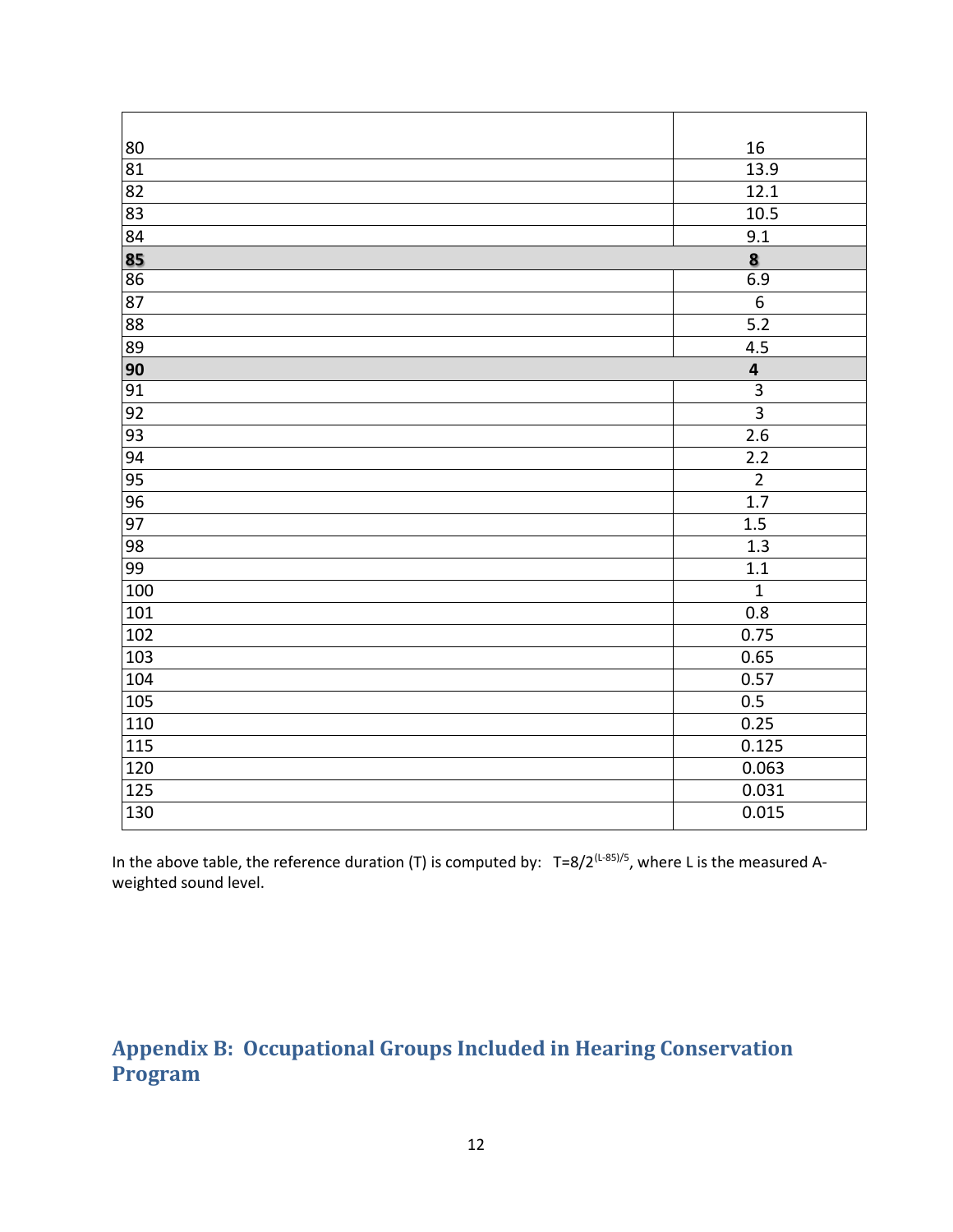- Heating Plant
	- Assistant Chief Engineers
	- Automation Technicians
	- Pipefitters
	- Refrigeration Mechanics
	- Stationary Engineers
	- Stationary Firemen
	- Stationary Firemen Helpers
	- Water Operators
- Grounds
- Carpenters
- Electricians
- Machinist/Welder
- Painters
- Plumbers
- Printing Services
- Recycling
- University Farm
- Weibring Golf Club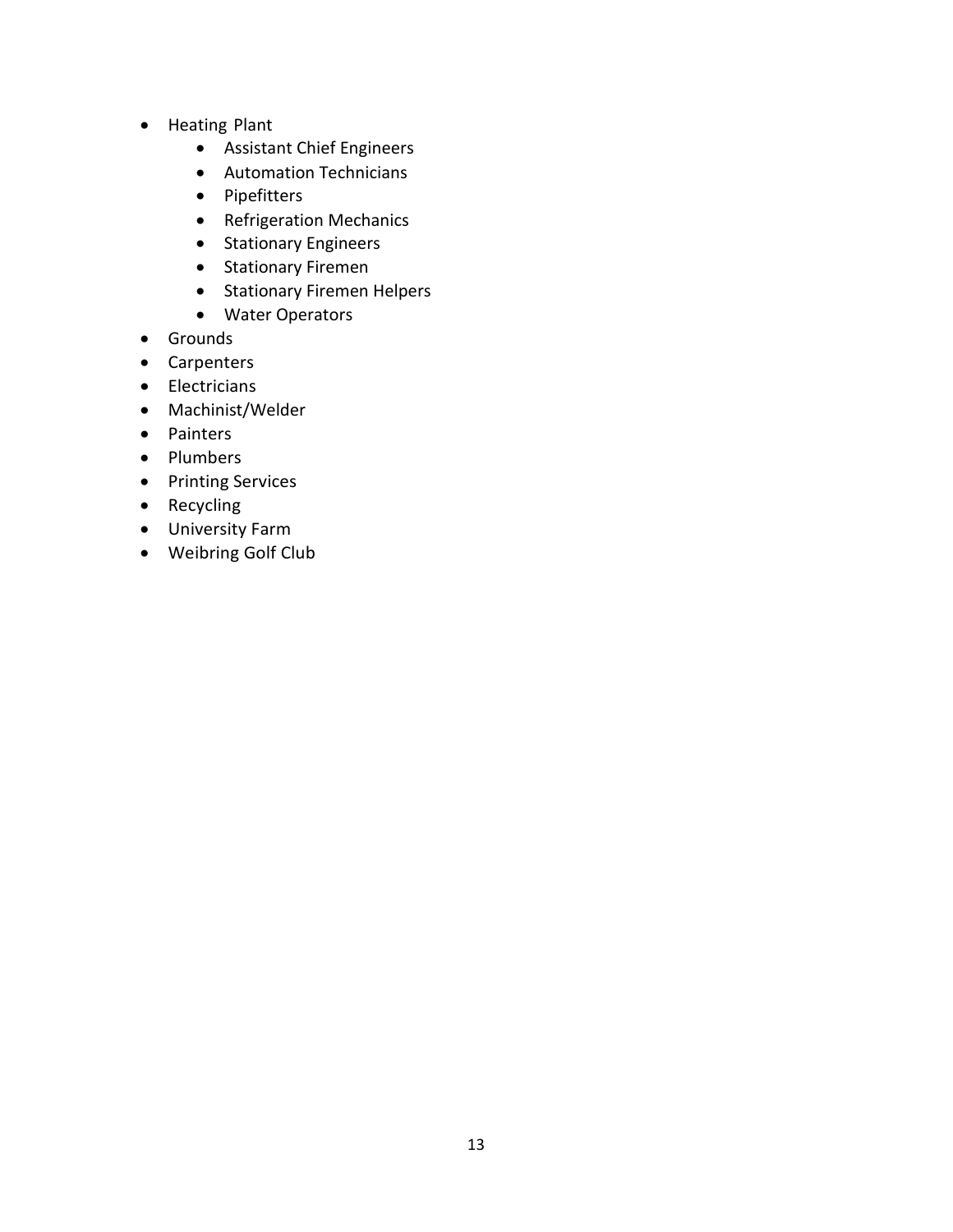## <span id="page-14-0"></span>**Appendix C: Hearing Health History Form**

#### **ECKELMANN-TAYLOR SPEECH & HEARING CLINIC Hearing Conservation Program Hearing Health History**

|                                                                                                                        | Date of Birth: ______________ Department: _____________________ Campus Box _________________________ |  |  |
|------------------------------------------------------------------------------------------------------------------------|------------------------------------------------------------------------------------------------------|--|--|
| $UID: \begin{tabular}{ c c c c } \hline \quad \quad & \quad \quad & \quad \quad & \quad \quad \\ \hline \end{tabular}$ |                                                                                                      |  |  |
| Do you use Hearing Protection Devices (HPDs)? $\Box$ Yes $\Box$ No                                                     |                                                                                                      |  |  |
|                                                                                                                        |                                                                                                      |  |  |
|                                                                                                                        |                                                                                                      |  |  |

| Please answer the questions below:                                                           | Yes | No | <b>Comments</b> |
|----------------------------------------------------------------------------------------------|-----|----|-----------------|
| Do you have or have you ever had draining ears?                                              |     |    |                 |
| Have you had previous hearing tests?                                                         |     |    |                 |
| Do you have a known hearing loss?                                                            |     |    |                 |
| Have you ever had a head injury?                                                             |     |    |                 |
| Has anyone in your family had hearing loss before the age of                                 |     |    |                 |
| 50?                                                                                          |     |    |                 |
| Do you have ringing in your ears?                                                            |     |    |                 |
| Have you had exposure to firearms?                                                           |     |    |                 |
| Have you had noise exposure at a previous job?                                               |     |    |                 |
| Are you taking any medications known to be ototoxic?                                         |     |    |                 |
| Do you have sinus, allergy or cold problems today? Chronic?                                  |     |    |                 |
| Do you hear better in one ear than the other? If so, which ear?                              |     |    |                 |
| Do you have any dizziness? Is this a recent occurrence?                                      |     |    |                 |
| Circle any of the following noisy hobbies that you have: loud                                |     |    |                 |
| music, farming, aircraft, stock cars, power tools, chain saws,<br>snowmobiles or powerboats. |     |    |                 |
| Do you have fullness in your ears or numbness in your face?                                  |     |    |                 |
| Circle any of the following that you have had: mumps,                                        |     |    |                 |
| measles, scarlet fever, chicken pox, or meningitis.                                          |     |    |                 |
| Is there any other aspect of your hearing health history that<br>we should be aware of?      |     |    |                 |

#### <span id="page-14-1"></span>\*DO NOT SEND THIS FORM TO ENVIRONMENTAL HEALTH AND SAFETY